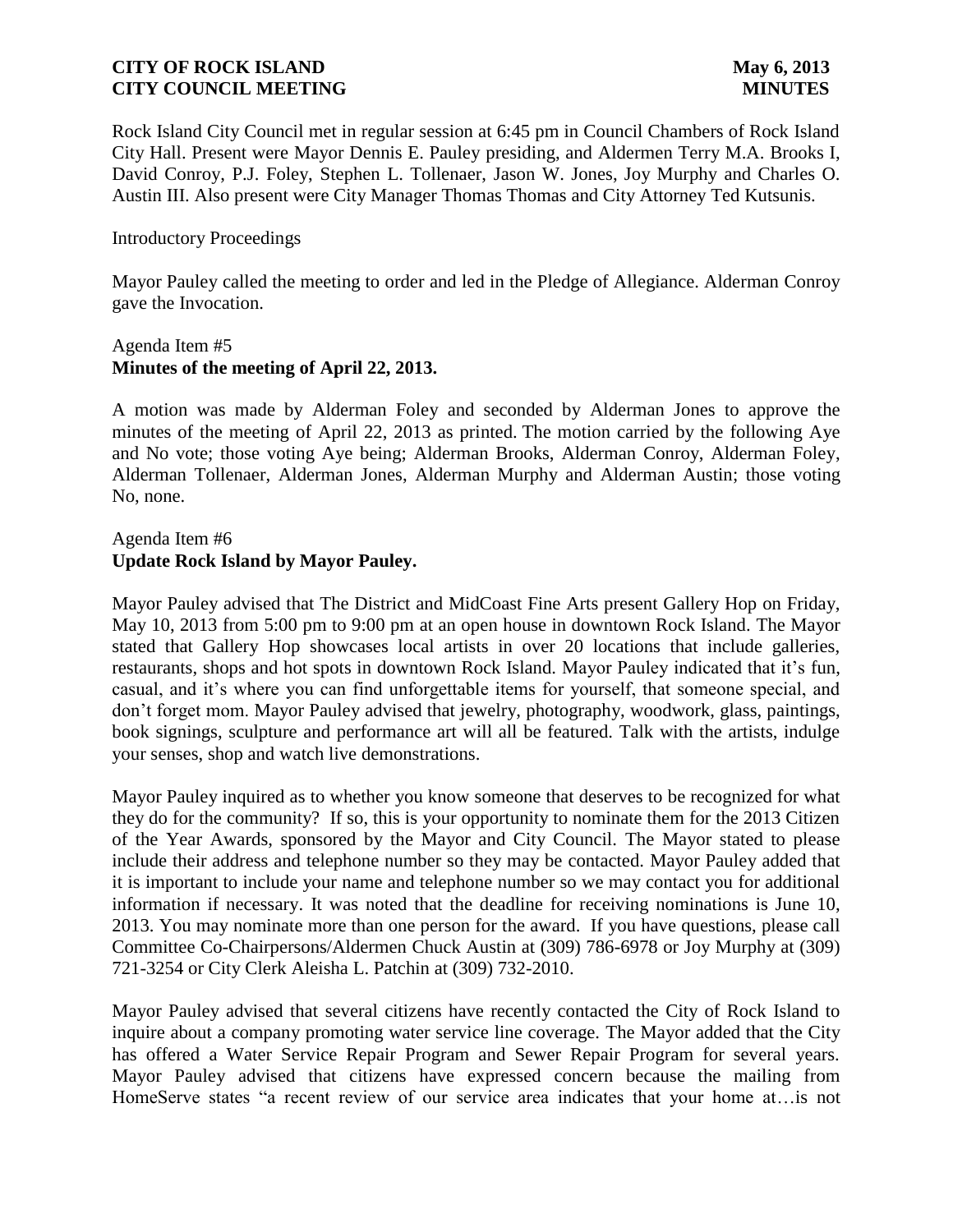covered by Water Service Line Coverage from HomeServe." Mayor Pauley stated that if citizens want to inquire whether or not they are subscribed to the City's programs, they can contact the Public Works Department at (309) 732-2200.

Mayor Pauley stated that Sunday, May 12, 2013 from 11:00 am to 2:00 pm come celebrate Mother's Day at the Quad City Botanical Center and decorate a terracotta planter and plant a plant! Also enjoy refreshments and other whimsical Mother's Day activities. The Mayor added that your painted planter and plant will be on display in the gardens for the month of May for all visitors to enjoy. You will be able to pick up your planter at the end of the month. It was noted that admission is \$20.00 per family (up to 5 family members). Please preregister by calling (309) 794-0991 x 208.

Parks and Recreation Director Bill Nelson stepped forward. Mr. Nelson made reference to the gift bags and booklets that were distributed to Council. Mr. Nelson stated that on behalf of the Quad Cities Convention and Visitors Bureau, and in celebration of National Tourism Week, the gift bags and booklets are small tokens of appreciation for Council's support of the activities of the Quad Cities Convention and Visitors Bureau. Mr. Nelson indicated that the booklets contain a lot of information about the economic impact of tourism in Rock Island and the Quad Cities. Mr. Nelson advised that the Quad Cities Convention and Visitors Bureau is currently working on developing a branding identifier that would be used to market the Quad Cities for tourism.

### Agenda Item #7

## **Proclamation declaring May 2013 as Building Safety Month.**

Mayor Pauley read the proclamation. Chief Building Official Tom Ayers accepted the proclamation. Mr. Ayers thanked the Mayor and Council for the proclamation and stated that he would add to the proclamation and include all of the partners in industry, all of the contractors that work with the owners and the code enforcement officials.

Agenda Item #8

## **A Special Ordinance establishing a handicapped parking space on the south side of the street in front of the residence at 1309 6th Avenue.**

Alderman Austin moved and Alderman Foley seconded to consider, suspend the rules and pass the ordinance. The motion carried by the following Aye and No vote; those voting Aye being; Alderman Brooks, Alderman Conroy, Alderman Foley, Alderman Tollenaer, Alderman Jones, Alderman Murphy and Alderman Austin; those voting No, none.

Agenda Item #9 **CLAIMS**

It was moved by Alderman Austin and seconded by Alderman Jones to accept the following reports and authorize payments as recommended. The motion carried by the following Aye and No vote; those voting Aye being; Alderman Brooks, Alderman Conroy, Alderman Foley, Alderman Tollenaer, Alderman Jones, Alderman Murphy and Alderman Austin; those voting No, none.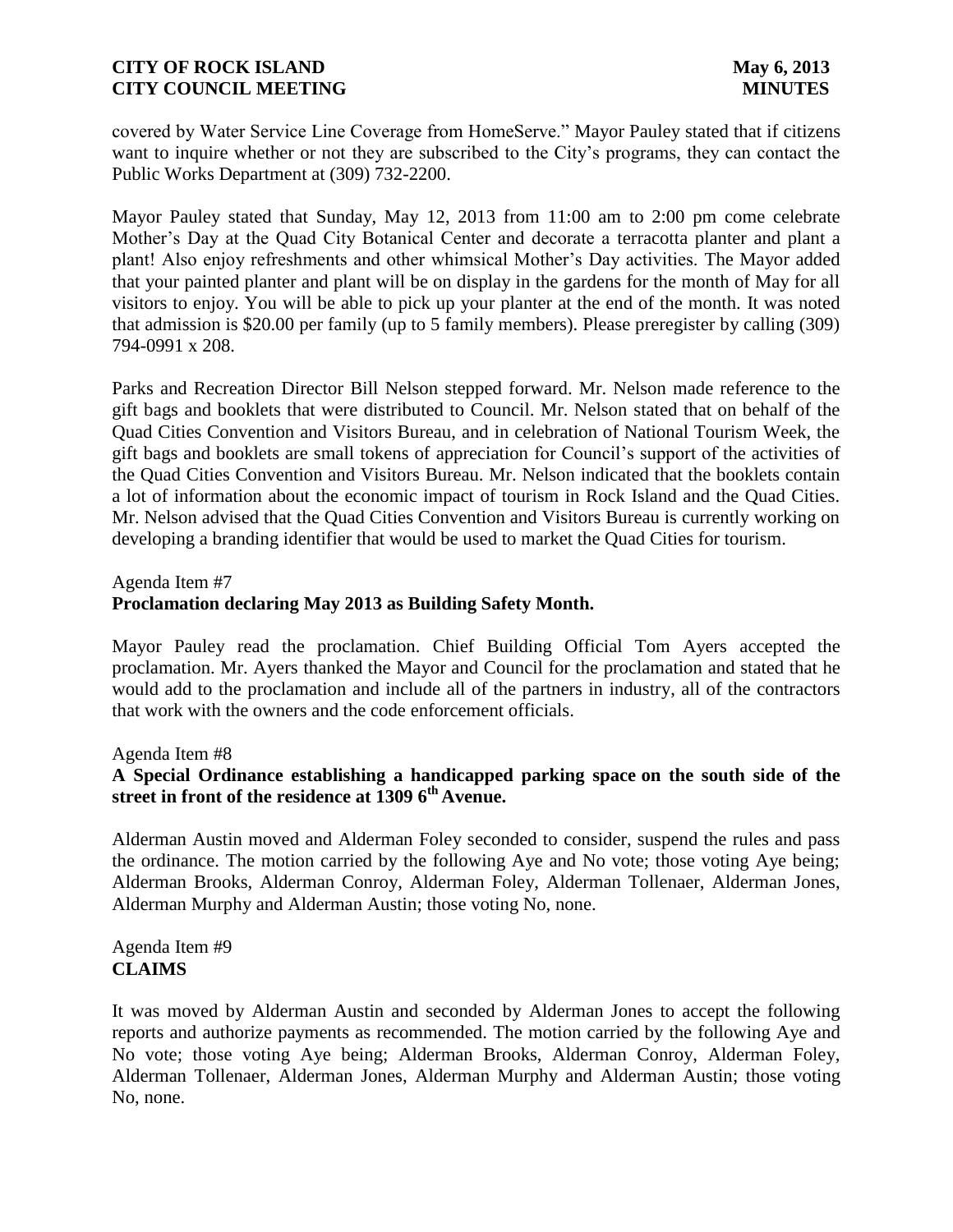- a. Report from the Human Resources Department regarding payment in the amount of \$12,402.80 to Kutsunis and Weng P.C. for legal services rendered for the month of April 2013.
- b. Report from the Human Resources Department regarding payment in the amount of \$2,535.19 to State Farm Automobile Insurance for General Liability claim.
- c. Report from the Human Resources Department regarding payment in the amount of \$2,410.00 to Abby Waymack for General Liability claim.
- d. Report from the Human Resources Department regarding payment in the amount of \$34,789.00 to Crawford & Company (Bruce Rannow) for Worker's Compensation settlement.
- e. Report from the Public Works Department regarding payment in the amount of \$50,052.33 to Langman Construction, Inc. for an emergency sewer main repair east of  $38<sup>th</sup>$  Street on  $45<sup>th</sup>$  Avenue.
- f. Report from the Public Works Department regarding payment in the amount of  $$41,453.44$  to Langman Construction, Inc. for an emergency sewer main repair on  $11<sup>th</sup>$ Street and 7<sup>th</sup> Avenue.
- g. Report from the Public Works Department regarding payment in the amount of \$3,300.00 to Bob Westpfahl for the 2013 annual land set aside.
- h. Report from the Public Works Department regarding payment #19 in the amount of \$1,964,386.31 to Civil Constructors, Inc for services provided for the Wet Weather Treatment System project.

Agenda Item #10

## **Claims for the weeks of April 19 through April 25 in the amount of \$1,121,896.84 and April 26 through May 2 in the amount of \$624,619.94.**

 Alderman Conroy moved and Alderman Murphy seconded to allow the claims. The motion carried by the following Aye and No vote; those voting Aye being; Alderman Brooks, Alderman Conroy, Alderman Foley, Alderman Tollenaer, Alderman Jones, Alderman Murphy and Alderman Austin; those voting No, none.

## Agenda Item #11 **Payroll for the weeks of April 15 through April 28 in the amount of \$1,313,558.92.**

It was moved by Alderman Conroy and seconded by Alderman Murphy to allow the payroll. The motion carried by the following Aye and No vote; those voting Aye being; Alderman Brooks, Alderman Conroy, Alderman Foley, Alderman Tollenaer, Alderman Jones, Alderman Murphy and Alderman Austin; those voting No, none.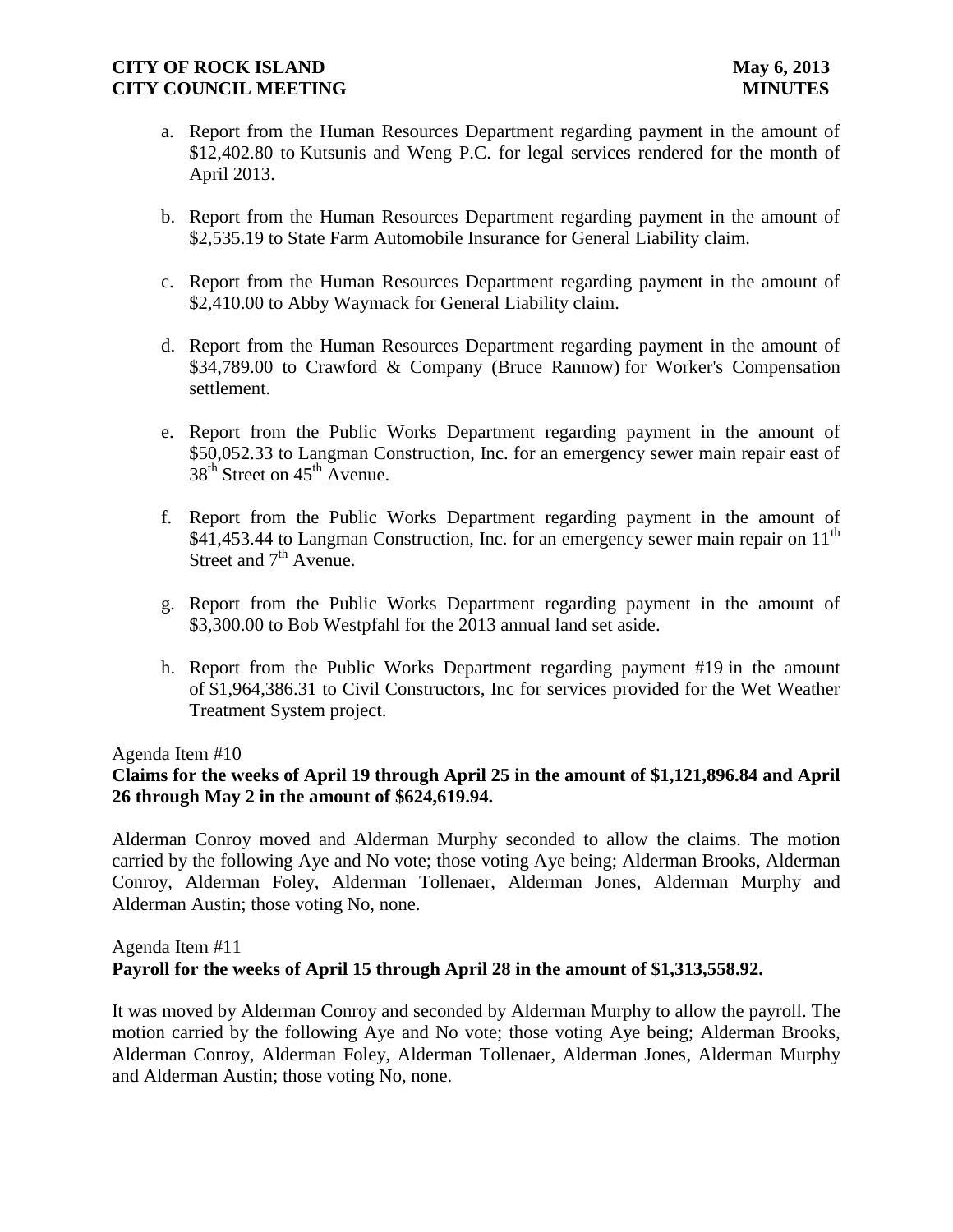Comments by Mayor Pauley.

Mayor Pauley advised that tonight is one of those nights with mixed emotions of sadness and happiness. Mayor Pauley stated that Alderman Jason Jones has been on the City Council for the last four years. The Mayor added that Alderman Jones has really done a lot of great things for the Fifth Ward.

Mayor Pauley stated that Alderman Terry Brooks has been on the City Council for 16 years. The Mayor noted that he has been on Council with Alderman Brooks for four years as Alderman and the last four years as Mayor. It was noted that Mayor Pauley and Alderman Brooks have served together on the King Center Board for 10 years; they went through the development, fundraising and construction of the center. Mayor Pauley stated that they have had some great times over the past 16 years. The Mayor stated that he has also had some great times with Alderman Jones over the last four years.

Mayor Pauley advised that for each of the outgoing Aldermen, there will be a tree planted in their name in a park of their choice. It was noted that the parks where trees are not currently being planted include Sunset Park and Schwiebert Riverfront Park.

Mayor Pauley reiterated that Alderman Brooks has been on Council for 16 years and has done a lot for the First Ward. Mayor Pauley advised that a new park is being developed in the First Ward and Alderman Brooks is responsible for that park. The Mayor added that Alderman Brooks secured funds for that park and worked hard for that park. The Mayor indicated that the park has a performance stage that is near completion, and that performance stage will be named the Terry M.A. Brooks I Performance Stage.

Mayor Pauley congratulated Alderman Brooks for 16 years of service to the community and Alderman Jones for four years of service to the community.

### Agenda Item #12 **Motion to adjourn Sine Die.**

A motion was made by Alderman Brooks and seconded by Alderman Jones to adjourn the meeting Sine Die. The motion carried by the following Aye and No vote: those voting Aye being; Alderman Brooks, Alderman Conroy, Alderman Foley, Alderman Tollenaer, Alderman Jones, Alderman Murphy and Alderman Austin; those voting No, none.

The meeting was adjourned Sine Die at 6:58.

City Clerk Aleisha L. Patchin administered the Oath of Office to the following: Alderman Ivory Deaon Clark, Alderman Paul J. Foley, Alderman Kate Hotle, Alderman Charles O. Austin III and Mayor Dennis E. Pauley.

Mayor Pauley called the meeting to order at 7:04 pm. Present were Mayor Dennis E. Pauley presiding, and Aldermen Ivory D. Clark, David Conroy, P. J. Foley, Stephen L. Tollenaer, Kate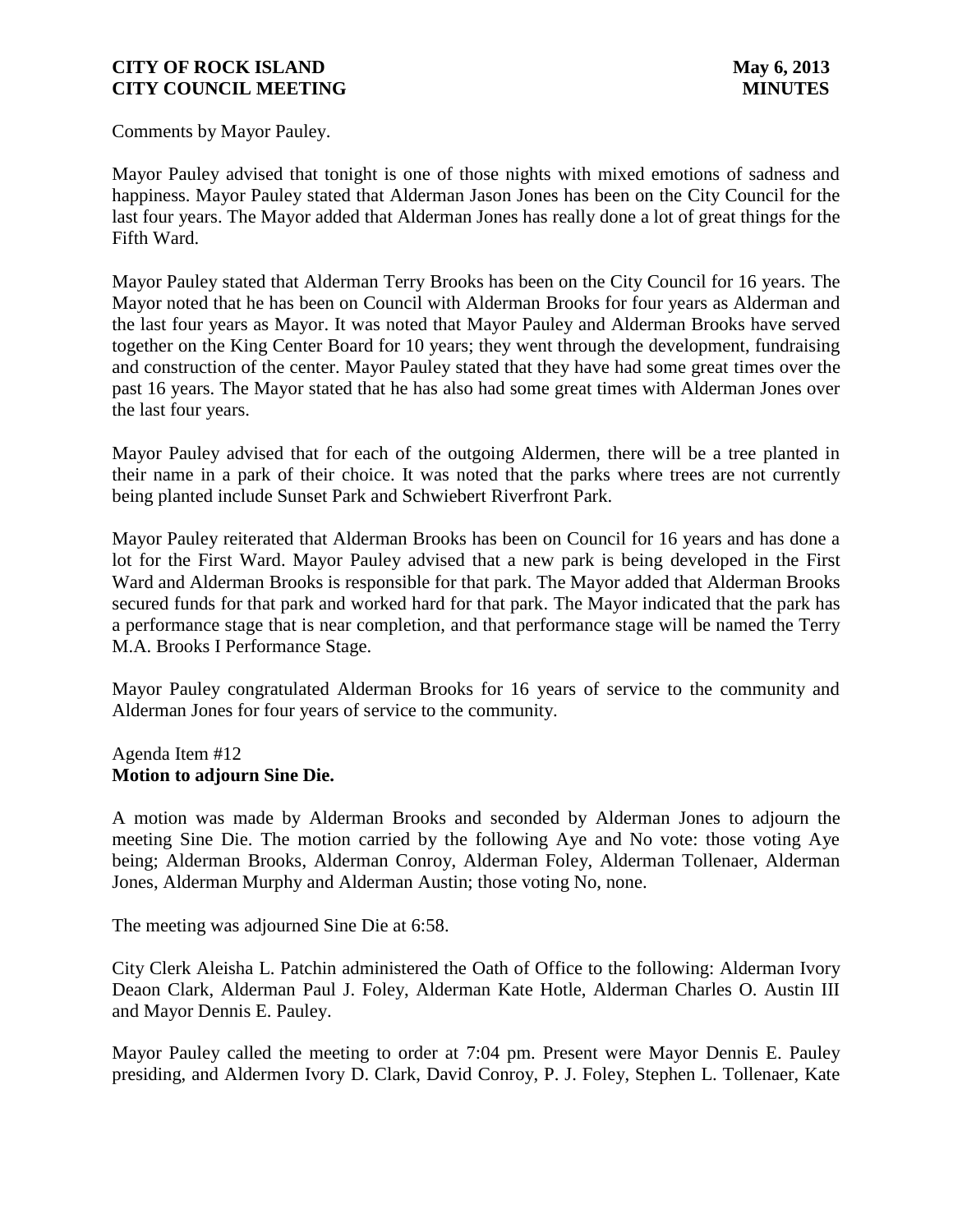Hotle, Joy Murphy and Charles O. Austin III. Also present were City Manager Thomas Thomas and City Attorney Ted Kutsunis.

#### Agenda Item #3

## **Report from the Fire Department regarding bids for the installation of a diesel generator at Central Fire Station, recommending the bid be awarded to GPX Electric in the amount of \$44,600.00**.

Alderman Conroy moved and Alderman Tollenaer seconded to award the bid as recommended and authorize the City Manager to execute the contract documents. The motion carried by the following Aye and No vote; those voting Aye being; Alderman Clark, Alderman Conroy, Alderman Foley, Alderman Tollenaer, Alderman Hotle, Alderman Murphy and Alderman Austin; those voting No, none.

### Agenda Item #4

## **Report from the Public Works Department regarding bids for the 2013 Asphalt Street Milling and Patching Program, recommending the bid be awarded to General Asphalt Construction Company in the amount of \$147,934.49.**

It was moved by Alderman Foley and seconded by Alderman Murphy to award the bid as recommended and authorize the City Manager to execute the contract documents. The motion carried by the following Aye and No vote; those voting Aye being; Alderman Clark, Alderman Conroy, Alderman Foley, Alderman Tollenaer, Alderman Hotle, Alderman Murphy and Alderman Austin; those voting No, none.

#### Agenda Item #5

**Report from the Community and Economic Development Department regarding a bid for the demolition of a single family residential property at 2521 7th Avenue, recommending the bid be awarded to Lester Construction, Inc. in the amount of \$14,920.00.** 

Alderman Conroy moved and Alderman Murphy seconded to award the bid as recommended and authorize the City Manager to execute the contract documents. The motion carried by the following Aye and No vote; those voting Aye being; Alderman Clark, Alderman Conroy, Alderman Foley, Alderman Tollenaer, Alderman Hotle, Alderman Murphy and Alderman Austin; those voting No, none.

#### Agenda Item #6

### **Report from the Human Resources Department regarding a settlement agreement with Amber Beaston in the amount of \$8,000.00.**

It was moved by Alderman Murphy and seconded by Alderman Hotle to approve the agreement as recommended, authorize payment and authorize the City Manager to execute the contract documents. The motion carried by the following Aye and No vote; those voting Aye being; Alderman Clark, Alderman Conroy, Alderman Foley, Alderman Tollenaer, Alderman Hotle, Alderman Murphy and Alderman Austin; those voting No, none.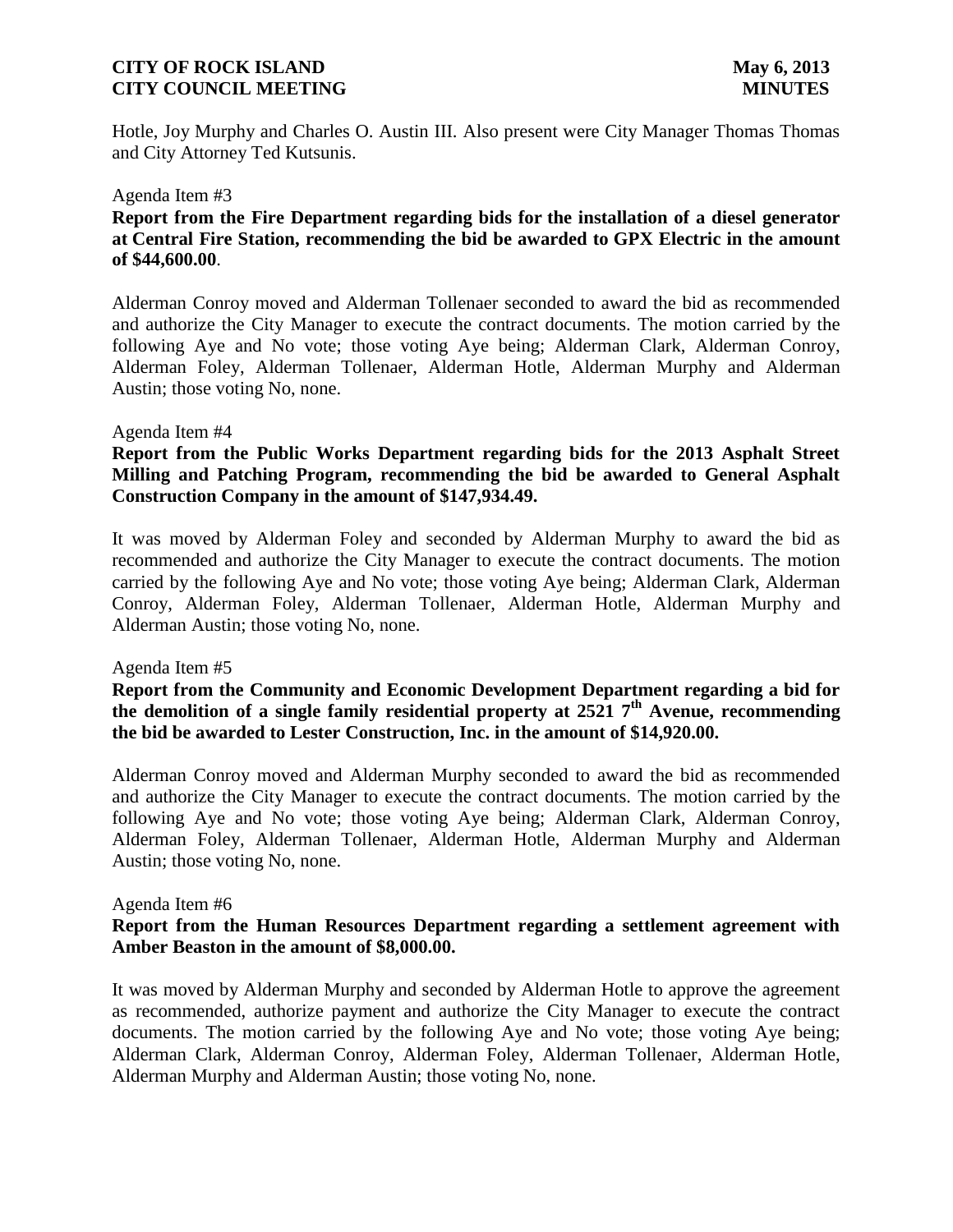#### Agenda Item #7

## **Report from the Human Resources Department regarding a proposed labor agreement between the City and the Fraternal Order of Police, Command Officers Association for the period of March 21, 2011 through March 16, 2014.**

Alderman Murphy moved and Alderman Foley seconded to approve the agreement as recommended and authorize the City Manager to execute the contract documents. The motion carried by the following Aye and No vote; those voting Aye being; Alderman Clark, Alderman Conroy, Alderman Foley, Alderman Tollenaer, Alderman Hotle, Alderman Murphy and Alderman Austin; those voting No, none.

### Agenda Item #8

## **Report from the Public Works Department regarding an Adopt-A-Highway agreement with Billy Puckett, State Farm Agent to adopt the square block of 17th to 18th Streets, 2nd to 3 rd Avenues.**

It was moved by Alderman Hotle and seconded by Alderman Conroy to approve the agreement as recommended and authorize the City Manager to execute the contract documents. The motion carried by the following Aye and No vote; those voting Aye being; Alderman Clark, Alderman Conroy, Alderman Foley, Alderman Tollenaer, Alderman Hotle, Alderman Murphy and Alderman Austin; those voting No, none.

### Agenda Item #9

## **Report from the Finance Department regarding an adjustment to the Fiscal Year 2014 Budget, recommending increasing the TIF #1 Downtown Fund in the amount of \$225,000.00.**

Alderman Foley moved and Alderman Murphy seconded to approve the budget adjustment as recommended. The motion carried by the following Aye and No vote; those voting Aye being; Alderman Clark, Alderman Conroy, Alderman Foley, Alderman Tollenaer, Alderman Hotle, Alderman Murphy and Alderman Austin; those voting No, none.

#### Agenda Item #10

**Report from the Human Resources Department regarding the 2013/2014 Liability Insurance Program, recommending approval of the self-insurance package and brokerage fees, and recommending payment in the amount of \$351,627.00 to Cleaveland Insurance for insurance renewals and brokerage fees and payment in the amount of \$11,538.00 to Crawford & Company for third party administration services**.

It was moved by Alderman Foley and seconded by Alderman Conroy to approve the selfinsurance package, insurance renewals and brokerage fees as recommended and authorize payments. The motion carried by the following Aye and No vote; those voting Aye being; Alderman Clark, Alderman Conroy, Alderman Foley, Alderman Tollenaer, Alderman Hotle, Alderman Murphy and Alderman Austin; those voting No, none.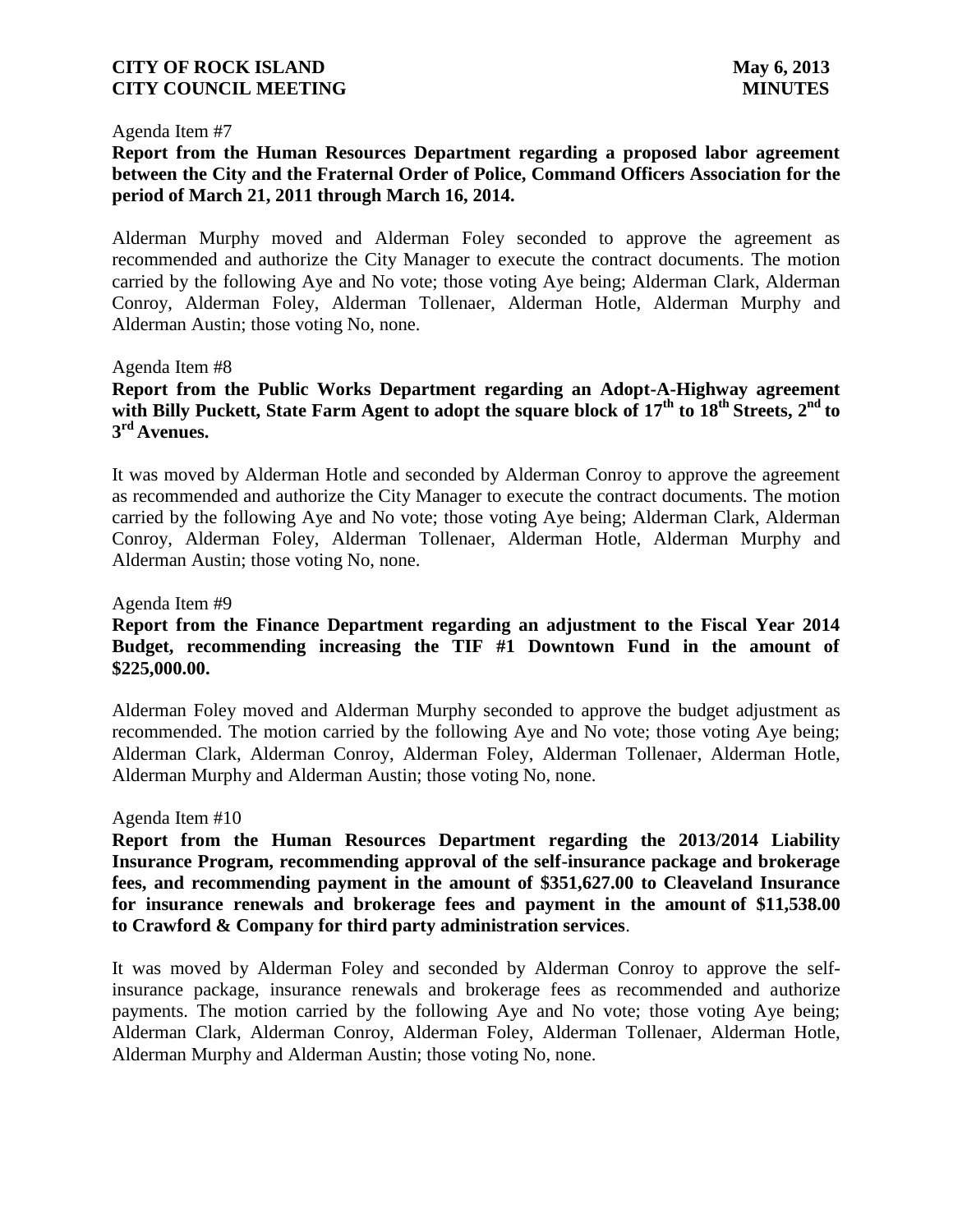### Agenda Item #11 **Report from the Mayor regarding a reappointment to the Illinois Quad City Civic Center Authority.**

Alderman Hotle moved and Alderman Murphy seconded to approve the reappointment as recommended. The motion carried by the following Aye and No vote; those voting Aye being; Alderman Clark, Alderman Conroy, Alderman Foley, Alderman Tollenaer, Alderman Hotle, Alderman Murphy and Alderman Austin; those voting No, none.

Mr. Ted Thoms was reappointed to the Illinois Quad City Civic Center Authority for a three year term expiring May 2016.

### Agenda Item #12

**Report from the City Clerk regarding a Plaza activity application from RIBCO requesting two (2) additional days as part of their annual outdoor Summer Concert Series to be held on Friday, August 16 and Saturday, August 17, 2013.** 

It was moved by Alderman Tollenaer and seconded by Alderman Hotle to approve the application as recommended, subject to complying with all Plaza and liquor license regulations. The motion carried by the following Aye and No vote; those voting Aye being; Alderman Clark, Alderman Conroy, Alderman Foley, Alderman Tollenaer, Alderman Hotle, Alderman Murphy and Alderman Austin; those voting No, none.

# Agenda Item #13 **Report from the City Clerk regarding an application and Highway Resolution for the Quad Cities Marathon to be held on Sunday, September 22, 2013**.

Alderman Conroy moved and Alderman Foley seconded to approve the application as recommended and adopt the resolution. The motion carried by the following Aye and No vote; those voting Aye being; Alderman Clark, Alderman Conroy, Alderman Foley, Alderman Tollenaer, Alderman Hotle, Alderman Murphy and Alderman Austin; those voting No, none.

Agenda Item #14 **Other Business.**

No one signed up to address Council to speak on a topic.

Alderman Murphy reminded everyone that if they know someone in the City that has done a lot for the community, be sure to go online, get an application and nominate them for the 2013 Citizen of the Year award so that they may be recognized.

Alderman Murphy reminded everyone to shop Rock Island. Alderman Murphy stated that the College Hill District businesses on  $14<sup>th</sup>$  Avenue from  $30<sup>th</sup>$  Street to about  $42<sup>nd</sup>$  Street are going to have a summer event on June 29<sup>th</sup> called Retro Rally. Alderman Murphy indicated that they would like to have an outdoor sidewalk sale and they would also like to invite craftsmen and artists. Alderman Murphy stated that this is a call for entries. Alderman Murphy added that if